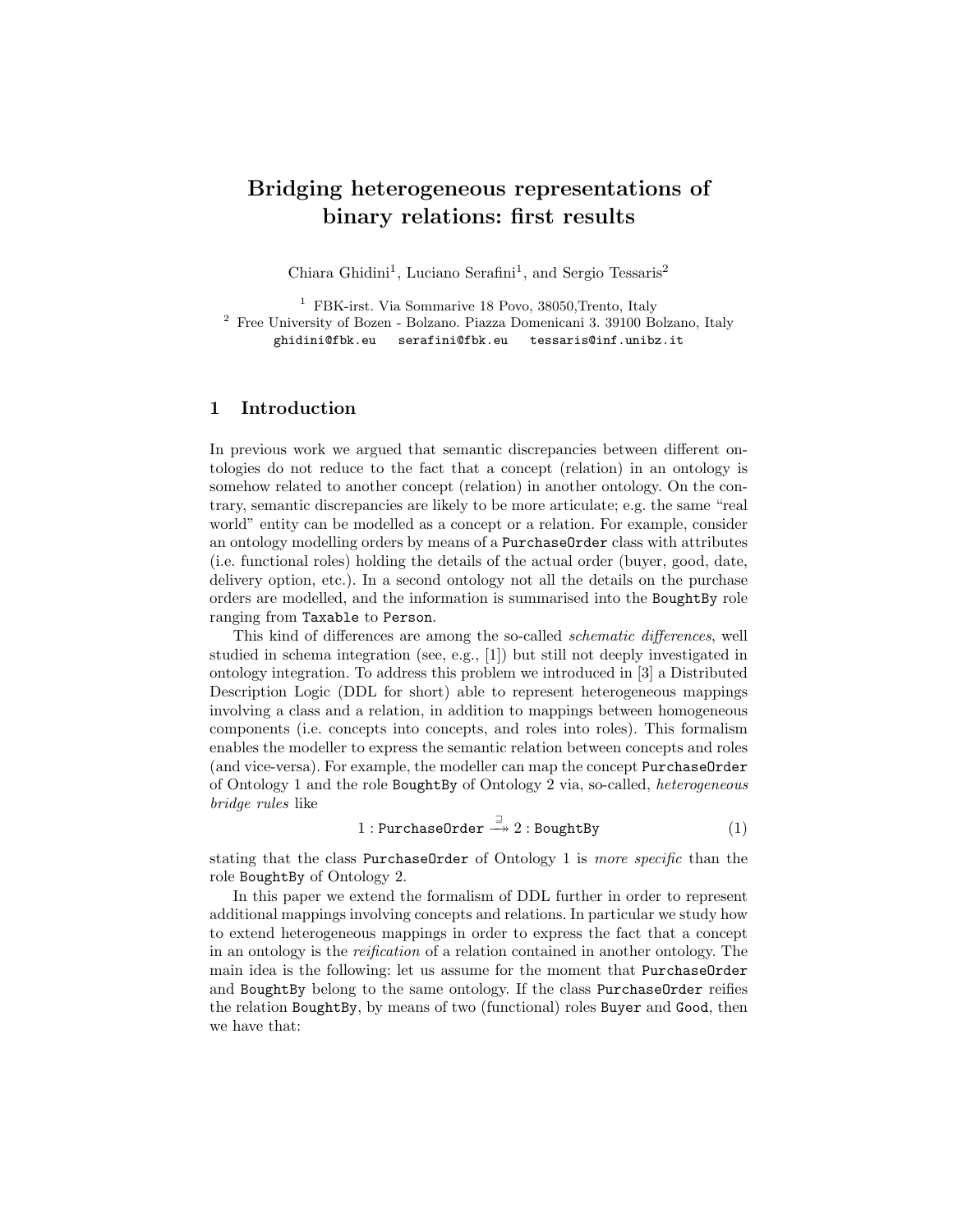

Fig. 1. Reification in distributed ontologies.

- (a) instances d of the concept PurchaseOrder represent pairs of objects  $(d_1, d_2)$ of the role BoughtBy; and additionally
- (b) roles Buyer and Good exist, and connect the PurchaseOrder  $d$  representing the BoughtBy pair  $(d_1, d_2)$  to the two components  $d_1$  and  $d_2$  of the pair.

Let us examine the case in which PurchaseOrder and BoughtBy belong to different ontologies. If we want to model the fact that the class PurchaseOrder in Ontology 1 reifies the relation BoughtBy in Ontology 2, then we can maintain condition (a), which is captured in DDL by heterogeneous bridge rules like (1), but we have to modify condition (b) slightly. In fact, assume that po123 is the purchase order in Ontology 1 reifying the pair (airdryer, john) of BoughtBy in Ontology 2. Since the two ontologies are interpreted over different domains, we cannot require (or force) that the two objects connected to po123 via Buyer and Good are exactly airdryer and john, as they belong to a different domain of interpretation. Nevertheless domains can be related, as represented by the dotted arrows in Figure 1. We therefore "relax" the property (b) into the following

(b') two (functional) roles exist, and connect the PurchaseOrder d representing the BoughtBy pair  $(d_1, d_2)$  to two objects  $d'_1$  and  $d'_2$  which "correspond" (in a sense to be specified) to the objects  $d_1$  and  $d_2$  in Ontology 2 (see Figure 1).

In this paper we develop this intuition into a logic framework, providing a DDL enriched with new bridge rules, called *reification bridge rules*, able to formalise the aspects (a) and (b') above. We provide a semantics for the reification bridge rule, different examples of how to use them to model heterogeneous representations of binary relations, and a sound and complete axiomatisation of the effects of all mappings from a source ontology to a target ontology. This is the crucial step towards the proof of completeness for an arbitrary network of ontologies in the style as the one presented in [6].

## 2 DDL Syntax

Given a non empty set I of indexes, used to identify ontologies, let  $\{DL_i\}_{i\in I}$  be a collection of description logics. For each  $i \in I$  let us denote a T-box of  $\mathcal{D}L_i$  as  $\mathcal{T}_i$ . In this paper, we assume that each  $\mathcal{D}L_i$  is weaker or at most equivalent to  $\mathcal{SHIQ}$ , enriched with role union and difference. Namely, we allow complex role expressions of the form  $R \sqcup S$ , and  $P \sqcap \neg (Q_1 \sqcup Q_2 \sqcup \ldots \sqcup Q_n)$ . In [8] it is shown as this language can be encoded in  $\mathcal{ALCQI}_b$ , which corresponds to  $\mathcal{ALCQI}$  with role union, conjunction and difference (see [8]).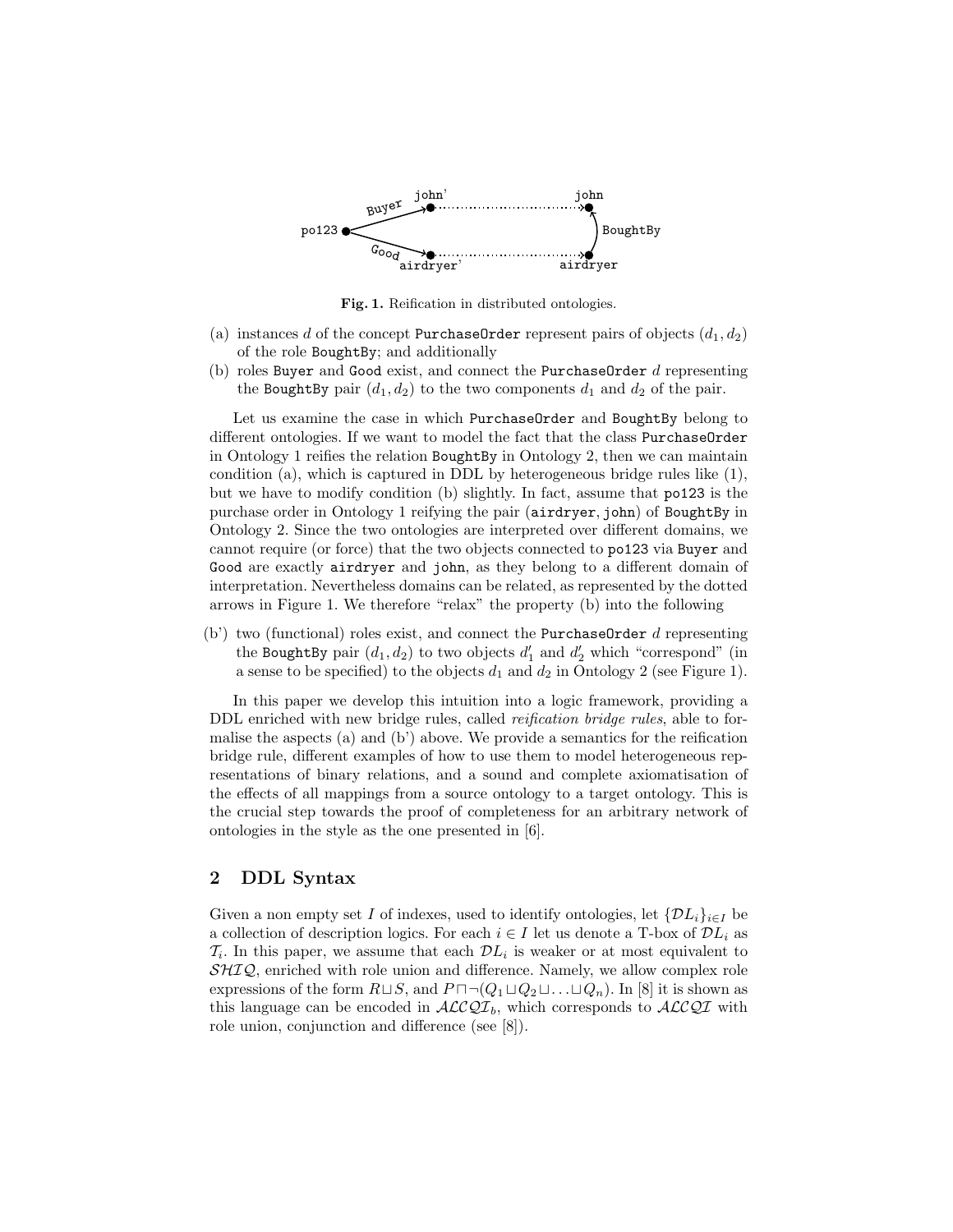We call  $\mathbf{T} = \{T_i\}_{i\in I}$  a family of T-Boxes indexed by I. To make every description distinct, we prefix it with the index of ontology it belongs to. For instance, the concept C that occurs in the *i*-th ontology is denoted as  $i: C$ .

Semantic mappings between different ontologies are expressed via collections of *bridge rules*. In the following we use  $A, B, C$  and  $D$  as place-holders for concepts and  $R, S, P$  and  $Q$  as place-holders for roles. We instead use  $X$  and  $Y$  to denote both concepts and roles.

**Definition 1** (Bridge rule). A bridge rule from i to j is defined as follows:

– homogeneous bridge rule

$$
i: X \xrightarrow{f} j: Y \qquad \qquad \text{(into bridge rule)} \qquad \qquad (2)
$$
\n
$$
i: X \xrightarrow{g} j: Y \qquad \qquad \text{(onto bridge rule)} \qquad \qquad (3)
$$

– heterogeneous bridge rule

$$
i: C \xrightarrow{\sqsubseteq} j: R \qquad \text{(concept into -role bridge rule)} \qquad (4)
$$
\n
$$
i: C \xrightarrow{\sqsupset} j: R \qquad \text{(concept-onto -role bridge rule)} \qquad (5)
$$
\n
$$
i: R \xrightarrow{\sqsubseteq} j: C \qquad \text{(role-into-concept bridge rule)} \qquad (6)
$$
\n
$$
i: R \xrightarrow{\sqsupset} j: C \qquad \text{(role-onto-concept bridge rule)} \qquad (7)
$$

– reification bridge rule

$$
i: P \to j: R^{\#k} \qquad \qquad \text{(attribute to role bridge rule)} \qquad \qquad (8)
$$
\n
$$
i: R^{\#k} \to j: P \qquad \qquad \text{(role to attribute bridge rule)} \qquad \qquad (9)
$$

where  $X$  and  $Y$  in a bridge rule are either both concepts, or both roles,  $C$  is a concept, R and P are atomic roles and  $k \in \{1,2\}$ .

Bridge rule  $(2)$  states that, from the j-th point of view the concept (role) X in  $i$  is less general than its local concept (role)  $Y$ . Similarly, the onto bridge rule (3) expresses the fact that, according to j, concept (role)  $X$  in i is more general than its own concept (role) Y. Bridge rules  $(4)$ – $(7)$  express similar mappings, but involve heterogeneous elements of the ontologies. For instance, bridge rule (4) states that, from the j-th point of view the concept C in i is less general than its local role R. Bridge rules  $(8)$  and  $(9)$  are novel bridge rules introduced in this paper.  $(8)$  is used to express the fact that, from the j-th point of view, the role P in ontology i corresponds to the k-th argument of its own relation  $R$ . Vice-versa bridge rule  $(9)$  expresses the fact that, from the j-th point of view, the k-th argument of the relation R in ontology i correspond to role P in j. Bridge rules (8) and (9) can be used, together with the heterogeneous bridge rules to express reification mappings between different ontologies. For instance, the bridge rules

$$
1: \text{PurchaseOrder} \xrightarrow{\equiv} 2: \text{BoughtBy} \tag{10}
$$

$$
1: \text{Good} \to 2: \text{BoughtBy}^{\#1} \tag{11}
$$

1 : Buyer  $\rightarrow 2$  : BoughtBy<sup>#2</sup> (12)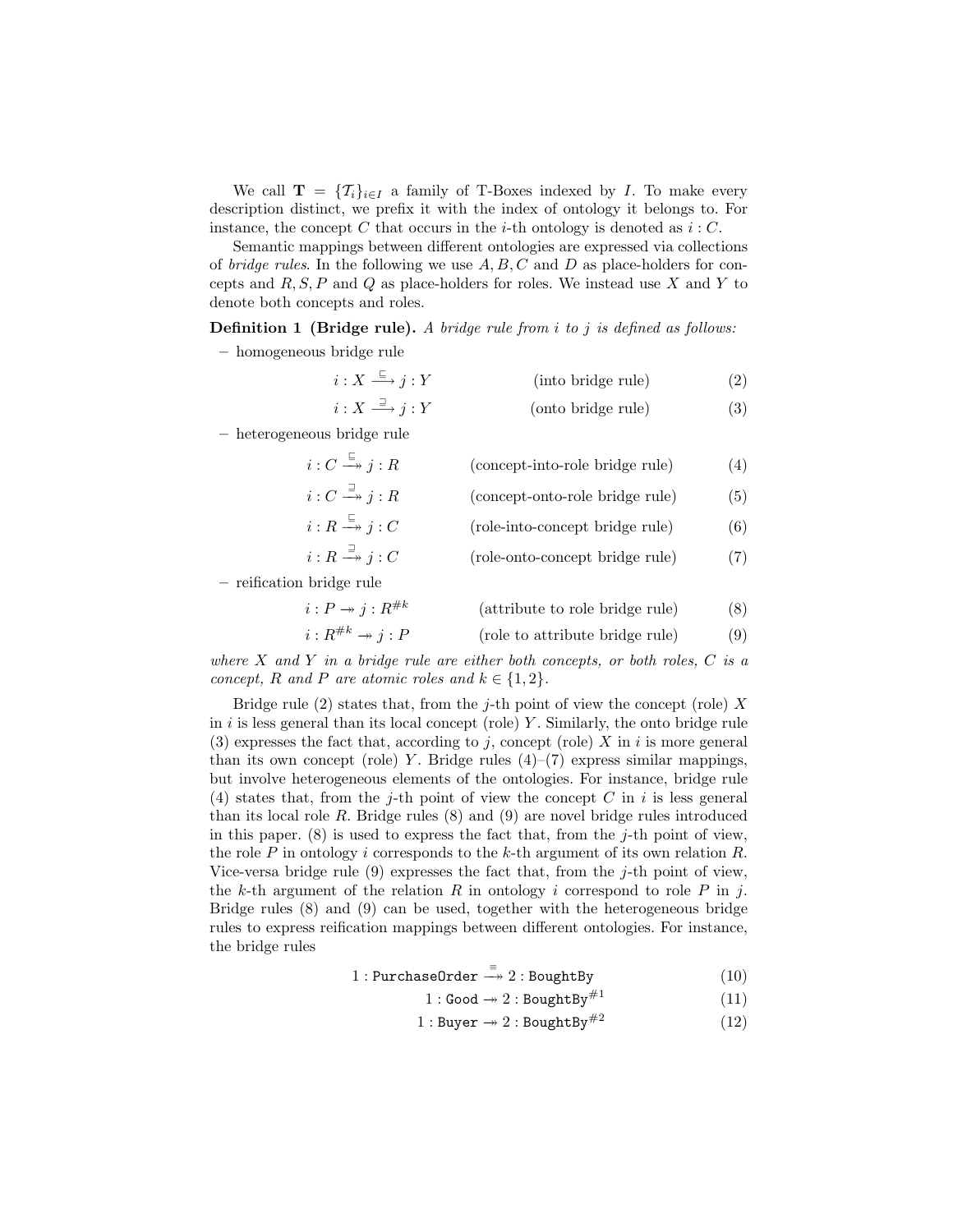will be used in Section 4 to express the reification relation between PurchaseOrder and BoughtBy introduced in Section 1. Notationally,  $i: X \stackrel{\equiv}{\longrightarrow} j: Y$  indicates the existence of both an into and an onto bridge rule between  $i : X$  and  $j : Y$ .

A distributed T-box (DTB)  $\mathfrak{T} = \langle {\{T_i\}}_{i \in I}, \mathfrak{B} \rangle$  consists of a collection  $\{T_i\}_{i \in I}$ of T-boxes, and a collection  $\mathfrak{B} = {\mathfrak{B}_{ij}}_{i \neq j \in I}$  of bridge rules between them.<sup>3</sup>

## 3 DDL Semantics

The semantic of DDL assigns to each ontology  $\mathcal{T}_i$  a local interpretation domain. The first component of an interpretation of a DTB is a family of interpretations  $\{\mathcal{I}_i\}_{i\in I}$ , one for each T-box  $\mathcal{I}_i$ . Each  $\mathcal{I}_i$  is called a *local interpretation* and consists of a *possibly empty* domain  $\Delta^{\mathcal{I}_i}$  and a valuation function  $\cdot^{\mathcal{I}_i}$ , which maps every concept to a subset of  $\Delta^{\mathcal{I}_i}$ , and every role to a subset of  $\Delta^{\mathcal{I}_i} \times \Delta^{\mathcal{I}_i}$ . The interpretation on the empty domain is used to provide a semantics for distributed T-boxes in which some of the local T-boxes are inconsistent. The reader interested in this aspect of DDL can refer to [6].

The second component of the DDL semantics are families of domain relations. Domain relations define how the different T-box interact and are necessary to define the satisfiability of bridge rules.

**Definition 2** (Domain relation). A domain relation  $r_{ij}$  from i to j is a subset of  $\Delta^{\mathcal{I}_i} \times \Delta^{\mathcal{I}_j}$ .

Domain relations are used to interpret homogeneous bridge rules and are illustrated in detail in [6], but do not provide sufficient information to interpret heterogeneous bridge rules. As an example, in order to evaluate the heterogeneous bridge rule (10) we would like to map a purchase order, say order po123, of ontology 1 into a triple of the form

#### BoughtBy[airdryer, john]

composed of elements of Ontology 2, with the intuitive meaning that po123 is the purchase order in ontology 1 which correspond to the bought by relation holding between airdryer and john in Ontology 2.

Let us formally introduce a triple  $R[d_1, d_2]$ . Let  $\mathcal{I}_i$  be a local interpretation for  $\mathcal{D}L_i$ . Let R be the set of all atomic roles of  $\mathcal{D}L_i$ . We indicate with  $[\mathcal{R}]^{\mathcal{I}_i}$  the set of all triples  $R[d_1, d_2]$  such that  $R \in \mathcal{R}$  and  $(d_1, d_2) \in R^{\mathcal{I}_i}$ . We call  $[\mathcal{R}]^{\mathcal{I}_i}$  the set of *admissible triples* for  $\mathcal{I}_i$ . Given a role  $R \in \mathcal{R}$ , we write  $[R]^{\mathcal{I}_i}$  to denote all the admissible triples in  $[\mathcal{R}]^{\mathcal{I}_i}$  of the form  $R'[d_1, d_2]$  with  $R' \sqsubseteq R$ .

Definition 3 (Concept-role and role-concept domain relation). A conceptrole domain relation  $cr_{ij}$  from i to j is a subset of  $\Delta^{\mathcal{I}_i} \times [\mathcal{R}]^{\mathcal{I}_j}$  such that if  $(d, R'[d_1, d_2]) \in cr_{ij}$  and  $R'^{I_j} \subseteq R^{I_j}$  with R atomic role, then  $(d, R[d_1, d_2]) \in$  $cr_{ij}$ . A role-concept domain relation  $rc_{ij}$  from i to j is a subset of  $[\mathcal{R}]^{\mathcal{I}_i} \times \Delta^{\mathcal{I}_j}$ such that if  $(R'[d_1, d_2], d) \in rc_{ij}$  and  $R'^{I_i} \subseteq R^{I_i}$  with R atomic role, then  $(R[d_1, d_2], d) \in rc_{ij}.$ 

<sup>&</sup>lt;sup>3</sup> As in [3] we require that for every bridge rule between roles  $i : P \longrightarrow j : R$  in  $\mathfrak{B}_{ij}$ , also  $i : inv(P) \longrightarrow j : inv(R)$  is in  $\mathfrak{B}_{ij}$  (where  $inv(X)$  is the inverse of X).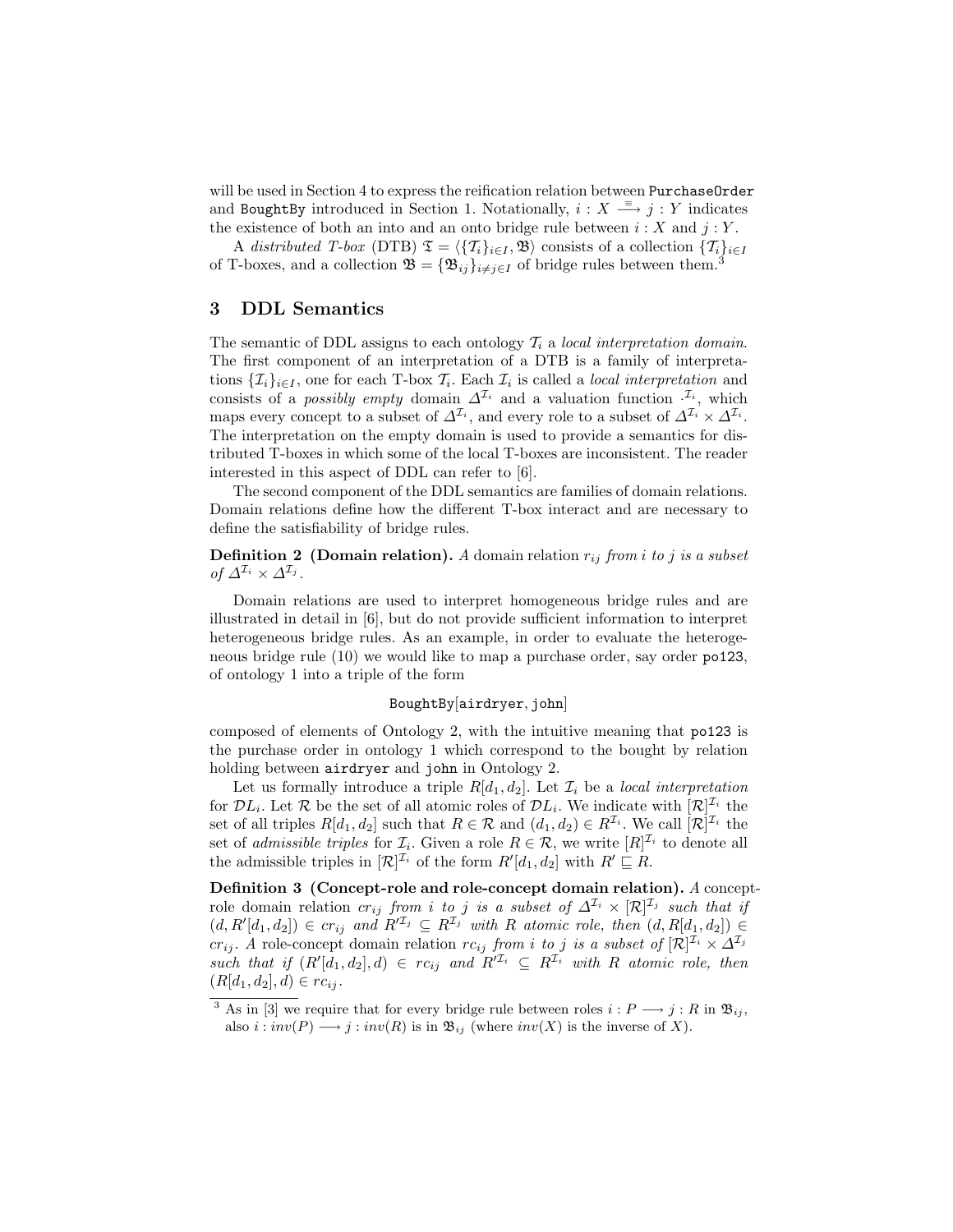The domain relation  $cr_{ij}$  represents a possible way of mapping elements of  $C^{\mathcal{I}_j}$  into pairs of  $R^{\mathcal{I}_i}$ , seen from j's perspective. For instance,

$$
(po123, BoughtBy[airdryer, john]) \in cr_{12}
$$
 (13)

represents the fact that po123 is an object in ontology 1 corresponding to the BoughtBy relation between airdryer and john in ontology 2. The additional condition on  $R^{\mathcal{I}_j} \subseteq R'^{\mathcal{I}_j}$  above is used to ensure that  $cr_{ij}$  is consistent with the hierarchy of roles. Analogously for  $rc_{ij}$ .

Definition 4 (Distributed interpretation). A distributed interpretation  $\mathfrak I$ of a DTB  $\mathfrak T$  consists of the 4-tuple  $\langle \{ \mathcal I_i \}_{i\in I} , \{r_{ij}\}_{i\neq j\in I} , \{cr_{ij}\}_{i\neq j\in I} , \{rc_{ij}\}_{i\neq j\in I} \rangle.$ 

In order to define the satisfiability of bridge rules we introduce some functional notation for domain relations and for roles. Given a (regular, concept-role, role-concept) domain relation  $dr_{ij}$ , we write  $dr_{ij}(t)$  to denote the set of objects (elements of the domains or triples)  $t'$  such that  $(t, t')$  is in  $dr_{ij}$ . Analogously, given a set  $T = \{t_1, t_2, \ldots\}$ , we write  $dr_{ij}(T)$  to denote the union of all  $dr_{ij}(t_i)$ with  $t_i \in T$  (we use the same notation with the inverse  $dr_{ij}^-$  of the relation). Finally, given a role P, we use  $P^{I_i}(t)$  to denote the set of objects t' such that  $(t, t')$  belongs to  $P^{\mathcal{I}_i}$ .

Definition 5 (Satisfiability of bridge rules). A distributed interpretation  $\mathfrak I$ satisfies a bridge rule br, written as  $\mathfrak{I} \models br$ , when

– homogeneous bridge rules

$$
\mathfrak{I} \models i: X \stackrel{\sqsubseteq}{\longrightarrow} j: Y \quad \text{if} \quad r_{ij}(X^{\mathcal{I}_i}) \subseteq Y^{\mathcal{I}_j} \tag{14}
$$

$$
\mathfrak{I} \models i: X \stackrel{\sqsupset}{\longrightarrow} j: Y \quad \text{if} \quad r_{ij}(X^{\mathcal{I}_i}) \supseteq Y^{\mathcal{I}_j} \tag{15}
$$

– heterogeneous bridge rules

$$
\mathfrak{I} \models i : C \xrightarrow{\subseteq} j : R \quad \text{if} \quad cr_{ij}(C^{\mathcal{I}_i}) \subseteq [R]^{\mathcal{I}_j} \tag{16}
$$

$$
\mathfrak{I} \models i : C \xrightarrow{\exists} j : R \quad \text{if} \quad cr_{ij}(C^{\mathcal{I}_i}) \supseteq [R]^{\mathcal{I}_j} \tag{17}
$$

$$
\mathfrak{I} \models i : R \xrightarrow{\subseteq} j : C \quad \text{if} \quad rc_{ij}([R]^{\mathcal{I}_i}) \subseteq C^{\mathcal{I}_j} \tag{18}
$$

$$
\mathfrak{I} \models i : R \xrightarrow{\supseteq} j : C \quad \text{if} \quad rc_{ij}([R]^{\mathcal{I}_i}) \supseteq C^{\mathcal{I}_j} \tag{19}
$$

– reification bridge rules

$$
\mathfrak{I} \models i : P \twoheadrightarrow j : R^{\#k} \text{ if for all } (d, R[d_1, d_2]) \in cr_{ij}, P^{\mathcal{I}_i}(d) \subseteq r_{ij}^{-1}(d_k) \tag{20}
$$

$$
\mathfrak{I} \models i : R^{\#k} \to j : P \text{ if for all } (R[d_1, d_2], d) \in rc_{ij}, P^{\mathcal{I}_j}(d) \subseteq r_{ij}(d_k) \tag{21}
$$

Satisfiability of into bridge rules forces the appropriate domain relation to map objects of the left hand side element of the bridge rule into objects of the right hand side element. Analogously all the onto bridge rules ensure that each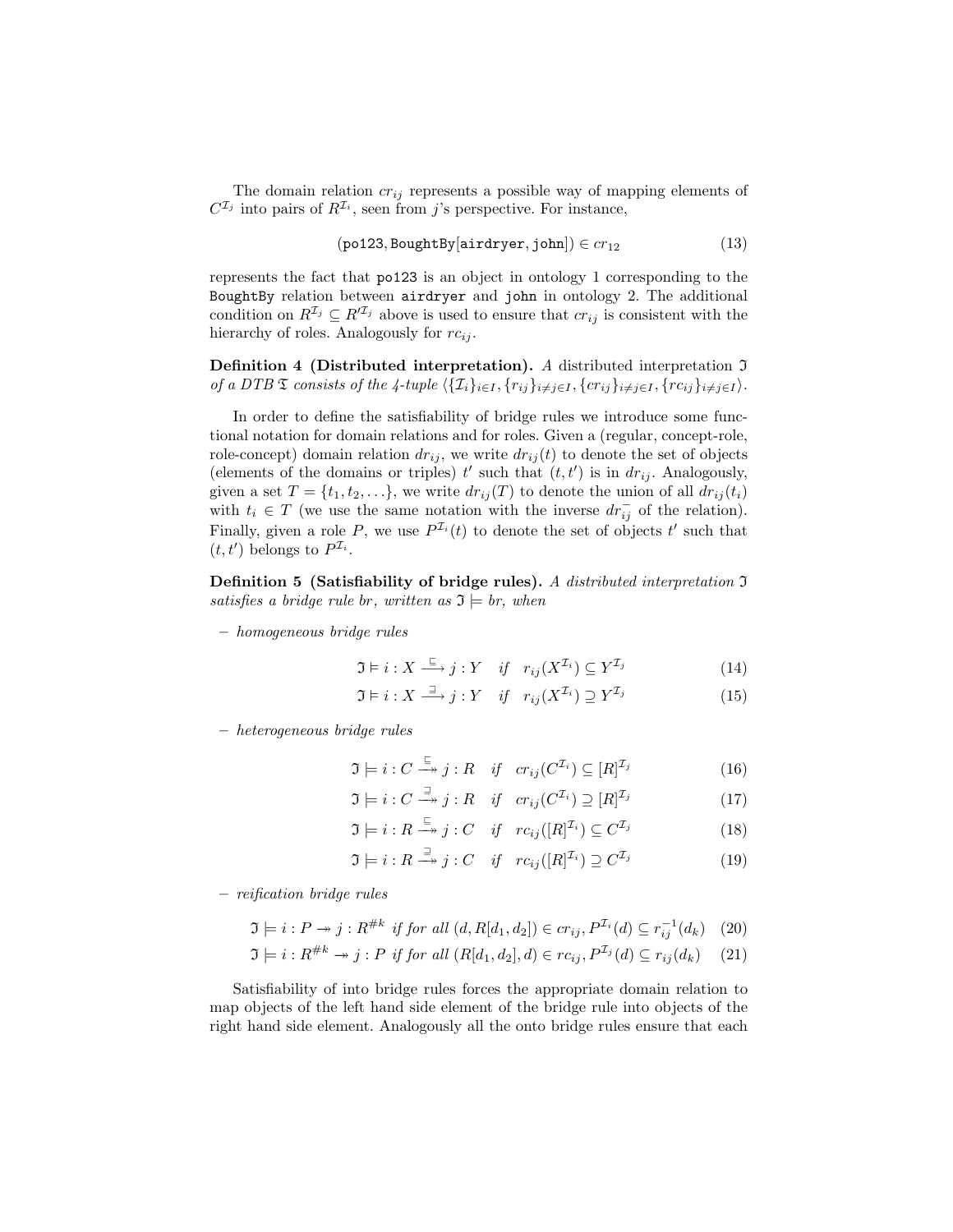

Fig. 2. Semantics of reification rule (8).

object of the right hand side element has at least a pre-image, via the appropriate domain relation, which is in the left hand side element of the rule.

Satisfiability of reification bridge rules establishes how concept-role (roleconcept) domain relations interact with the regular domain relation  $r_{ij}$ . For instance, if object po123 in Ontology 1 reifies the pair (airdryer, john) in Ontolgy 2 (via  $cr_{12}$ ), then the bridge rule (11) forces the domain relation  $r_{12}$  to relate the object(s) connected po123 via the attribute Good, with the first component of the pair (airdryer, john). Analogously with the reification rule (11), which relates the attribute Buyer to the second component of the pair, as shown in Figure 2. The meaning of the reification rule (9) is similar.

A distributed interpretation  $\Im$  satisfies DTB  $\Im$  if all the T-boxes  $\mathcal{T}_i$  are satisfied by their local interpretation  $\mathcal{I}_i$ , and if  $\mathcal I$  satisfies all the bridge rules in  $\mathfrak{B}_{ij}$ . Entailment and satisfiability of a single concept are defined in the usual way by means of the satisfiability of a distributed T-Box. The reader interested in the formal definitions can refer to [3].

# 4 Reification and Undecidability results

Among the driving motivations to enrich the expressiveness of bridge rules by means of the introduction of the so called *reification* rules there is the possibility of fully capture reification. In fact, heterogeneously relating roles and concepts doesn't capture the key reification modelling practice of using attributes to represent the participants in a given tuple (e.g. see [5]).

As described in the previous sections, the reification bridge rules serve exactly to this purpose. In fact, they relate roles and "projections" of relations (in this case just binary, since they are roles) along the first or the second components. Note that the given semantics does more than simply relating domains and ranges of the involved roles. This is enforced by the appropriate involvement of the concept to role and role to concept relations.

In this section we show, by means of reification examples and by showing that the unconstrained language leads to undecidability, that the proposed semantics genuinely increase the expressiveness of the language.

Let us consider the purchase order example introduced in Section 1. In Ontology 1 we assume also the "reification" axiom PurchaseOrder  $\sqsubseteq$  =1Buyer.Customer $\sqcap$  $=1$ Good.Hardware which states that PurchaseOrder has two mandatory functional roles and specifies their range, while in Ontology 2 we still have the two concepts 2 : Person and 2 : Taxable but we have no information on the domain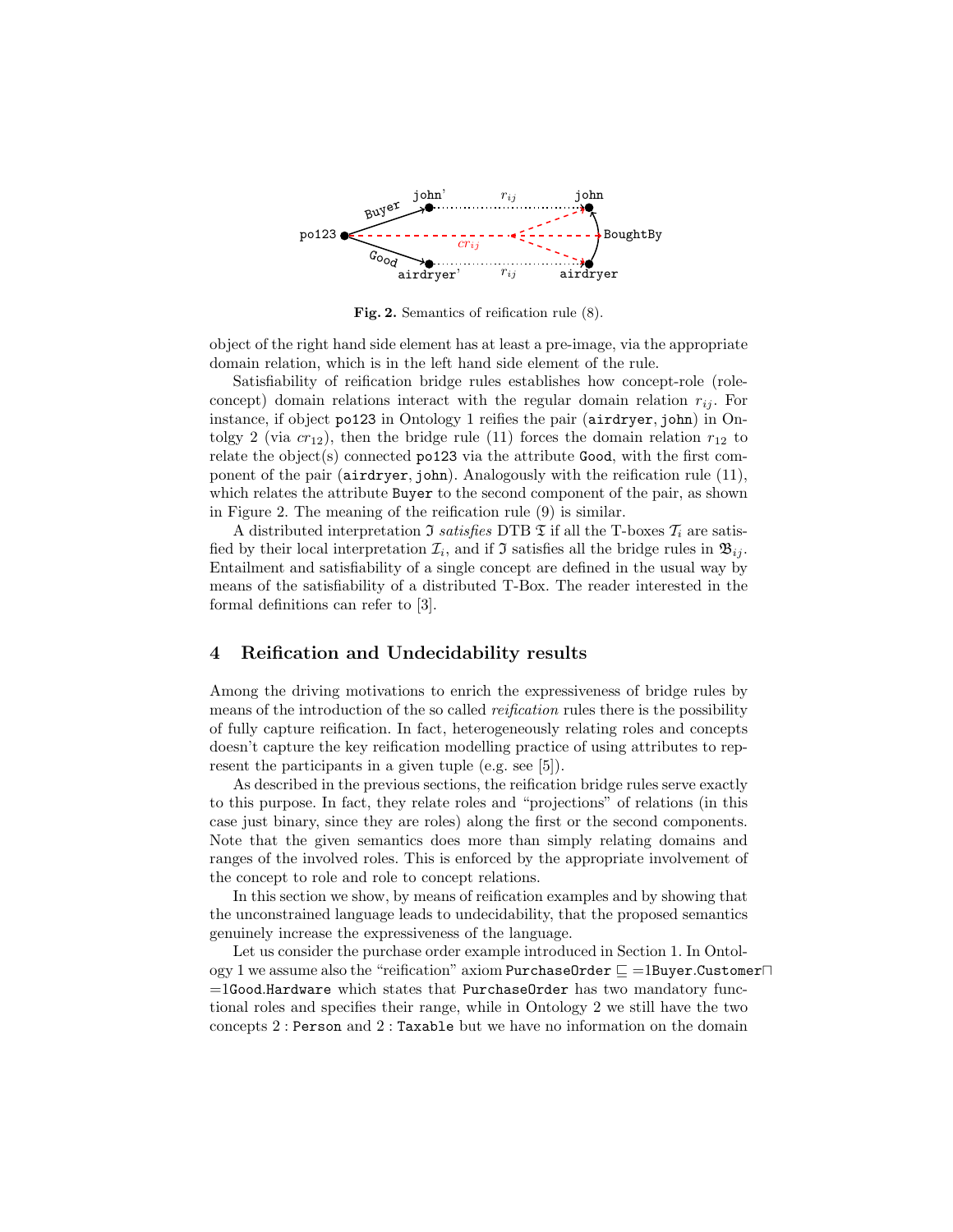and range of 2 : BoughtBy. Let us connect the two ontologies via bridge rule  $(10)$ , which maps concept 1 : PurchaseOrder into role 2 : BoughtBy, plus the following bridge rules:

1 : Customer  $\xrightarrow{\sqsubseteq} 2$  : Person  $\xrightarrow{\sqsubseteq} 2 : \mathtt{Person} \qquad \quad 1 : \mathtt{Hardware} \xrightarrow{\sqsubseteq} 2 : \mathtt{Taxable}$ 

which map concepts 1 : Customer, 1 : Hardware into concepts 2 : Person and 2 : Taxable respectively. With these rules only, nothing can be said about the domain and range of 2 : BoughtBy. This because the combination of homogeneous and heterogeneous bridge rules alone does not generate any effect, since the domain relation and the concept-role domain relations do not affect each other. However, the addition of the reification rules (11) and (12) makes the different domain relations interact and forces the domain and range of BoughtBy to Taxable and Person, respectively.

An analogous situation that shows the flexibility of the framework is when the role, on one side of the heterogeneous bridge rule, has additional constraints incompatible with the concept representing its reification. Let us assume an ontology in which a marriage is represented by means of a concept 1 : Marriage with two attributes 1 : Husband and 1 : Wife restricted to two disjoint concepts 1 : Male and 1 : Female. On the other side we have a symmetric role 2 : MarriedTo whose domain and range are the union of the disjoint concepts 2 : Male and 2 : Female. If we proceed as in the last example with the rules below, 2 : MarriedTo is going to be empty in any model for the distributed system.

 $1 : \text{Marriage} \stackrel{\equiv}{\longrightarrow} 2 : \text{MarriedTo}$  (22)

$$
1: \mathtt{Wife} \twoheadrightarrow 2: \mathtt{MarriedTo}^{\#1} \qquad \quad 1: \mathtt{Female} \stackrel{\sqsubseteq}{\longrightarrow} 2: \mathtt{Female} \qquad \quad (23)
$$

$$
1: {\tt Husband} \rightarrow 2: {\tt MarriedTo}^{\#2} \qquad \qquad 1: {\tt Male} \stackrel{\sqsubseteq}{\longrightarrow} 2: {\tt Male} \qquad \qquad (24)
$$

The reason is that if a pair  $(x, y)$  is in the local interpretation of 2 : MarriedTo, then the bridge rules  $(22)$  and  $(23)$  force x to be in the interpretation of 2: **Female.** But because of symmetry also the pair  $(y, x)$  is in the local interpretation of 2 : MarriedTo and the bridge rules  $(22)$  and  $(24)$  force x to be also in the interpretation of 2 : Male, which is disjoint from 2 : Female.

The problem is that the concept 1 : Marriage does not represent exactly the reification of 2 : MarriedTo, but of a non-symmetric sub-role of 2 : MarriedTo in which domain and range are disjoint. The bridge rules, as stated in  $(22)$ – $(24)$ , do not capture correctly this situation. Obviously, there are several ways of "fixing" the problem: the first is to add an atomic role  $2$ : MarriedTo<sub>Female</sub> indicating the domain restriction of MarriedTo over the concept Female and use this in rules  $(22)-(24)$ .<sup>4</sup> However, in the spirit of DDL we should adopt a method which doesn't require modifications in the local ontologies. In particular, the flexibility of bridge rules enables the relaxation of rule (22) into the following

 $1:$  Marriage  $\xrightarrow{\sqsubseteq} 2:$  MarriedTo

<sup>&</sup>lt;sup>4</sup> We can encode the domain restriction of R over C, often expressed as  $R\upharpoonright C$ , as  $R|C \sqsubseteq R$ ,  $C \sqsubseteq \neg \exists (R \sqcap \neg R | C)$ , and  $\exists R | C \sqsubseteq C$ .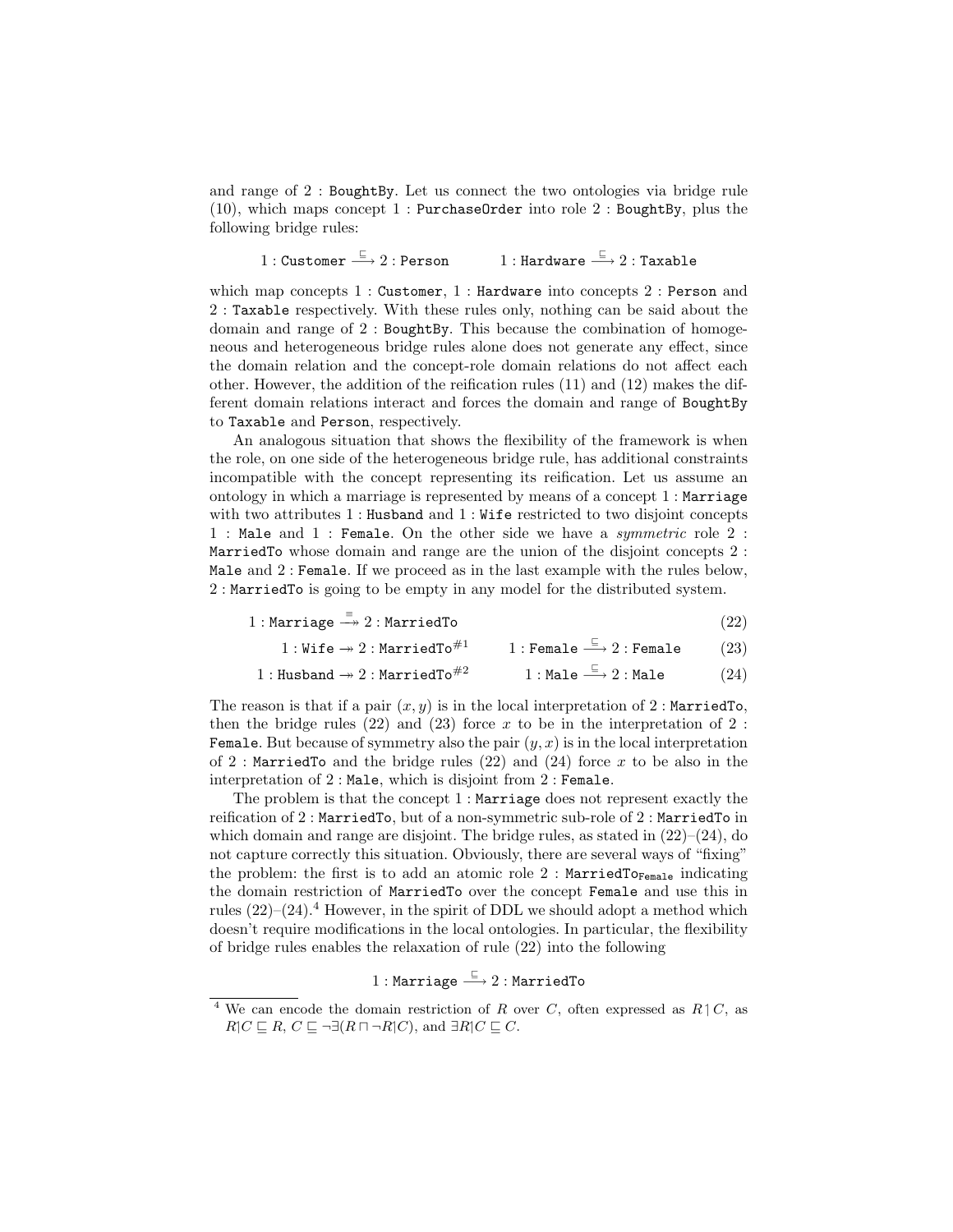which states that  $1$ : Marriage is more specific that  $2$ : MarriedTo. This rule, in fact, does not force the existence of an object in 1 : Marriage for each pair in 2 : MarriedTo.

A strong indication that the proposed semantics properly captures the reification mechanism can be understood in the fact that it enables the encoding of role axioms of the form  $R \circ S \sqsubseteq T$ . Note that the adopted Description Logics doesn't allow axioms of that sort. The encoding can be done by means the following set of bridge rules, which is equivalent to of the axiom  $R \circ S \sqsubseteq T$  asserted in the second ontology.

$$
1: T'^{\#1} \twoheadrightarrow 2: R^{-}
$$
  

$$
1: T'^{\#2} \twoheadrightarrow 2: S
$$
  

$$
1: T' \xrightarrow{\Xi} 2: T
$$
  

$$
1: T' \xrightarrow{\exists} 2: \exists R^{-}.\top \sqcap \exists S.\top
$$

To show that these axioms imply the above role axiom we should consider the case in which the local interpretation for 2 contains both  $R^-(x, x_1)$  and  $S(x, x_2)$ . Because of the fourth bridge rule there should be a pair  $(T'[y_1, y_2], x)$  in  $rc_{12}$ , where  $T'[y_1, y_2]$  is an admissible triple (i.e.  $T'(y_1, y_2)$  is in the local interpretation of 1). The reification rules ensure that  $x_1$  and  $x_2$  are in the image of  $y_1$  and  $y_2$ respectively (i.e.  $x_i \in r_{1,2}(y_i)$ ). Finally, the third (homogeneous) rule implies that each pair in  $r_{1,2}(y_1) \times r_{1,2}(y_2)$  is in the interpretation of T; this ends the proof, showing that  $T(x_1, x_2)$  is satisfied in the local interpretation of 2.

This expressiveness shows that the semantics really captures the intuition behind reification; however, it shows also that the satisfiability problem for the resulting DDL is undecidable. In fact, even simple Description Logics which allow unrestricted axioms of the form  $R \circ S \sqsubseteq T$  are undecidable (see [9]). In order to guarantee decidability, we should restrict the interaction of the bridge rules.

# 5 The effects of bridge rules

Bridge rules can be thought of as inter-theory axioms, which constrain the models of the theories representing the different ontologies. An important characteristic of mappings specified by DDL bridge rules is that they are directional, in the sense that they are defined from a source ontology to a target ontology, and they allow to transfer knowledge only from the source to the target, without any undesired back-flow effect. Here we start by characterising the effects of mappings of a simple DTB  $\langle T_i, T_j, \mathfrak{B}_{ij} \rangle$ , composed of two T-boxes  $T_i$  (the source) and  $T_j$ (the target) and a set of bridge rules  $\mathfrak{B}_{ij}$  from i to j, and we prove that DDL extended with reification bridge rules still fulfils the requirement of directionality:

**Proposition 1.**  $\langle T_i, T_j, \mathfrak{B}_{ij} \rangle \models i : X \sqsubseteq Y$  if and only if  $T_i \models X \sqsubseteq Y$ 

The proof can be found in  $[4]$ . According to Proposition 1, bridge rules from i to j affect only the logical consequences in j, and leave the consequences in i unchanged. In the following we characterise the knowledge propagated from  $i$ (the source) to j (the target) using a set of *propagation rules* of the form: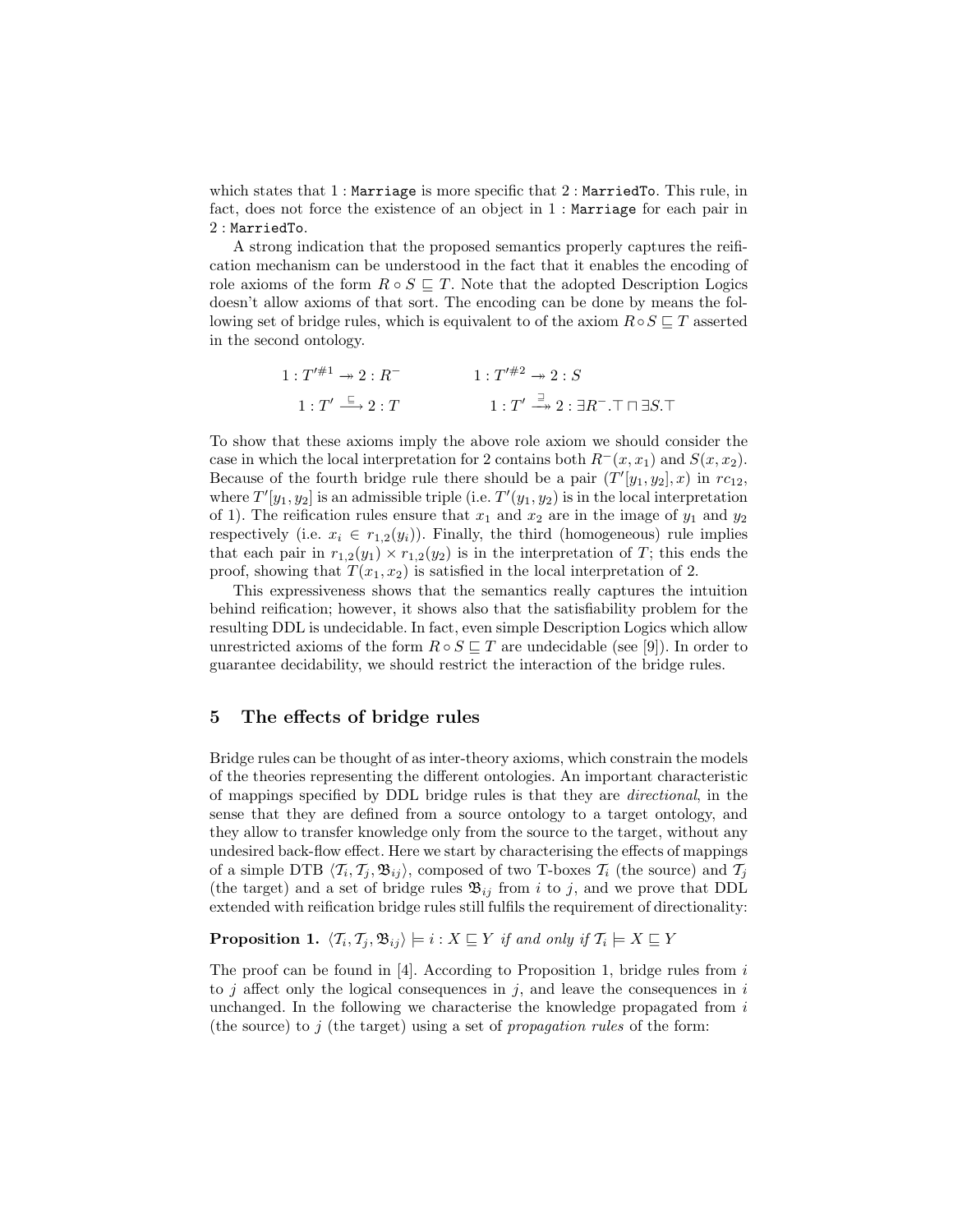| bridge rules from $i$ to $j$ |
|------------------------------|
| $axioms$ in $i$              |
| axiom in $j$                 |

which must be read as: if  $\mathcal{T}_i$  entails all the axioms in i, and  $\mathfrak{B}_{ij}$  contains the bridge rules from *i* to *j*, then  $\langle T_i, T_j, \mathfrak{B}_{ij} \rangle$  satisfies axioms in *j*.

An extensive description of the effects of homogeneous and heterogeneous bridge rules can be found in [3]. In this section we investigate the additional effects induced by the reification bridge rules.

Simple propagation rules which describe the effects of the reification bridge rules in a scenario in which concepts are mapped to roles are:

|                                                   |                                                   | $i:C\stackrel{\exists}{\longrightarrow} j:R$              |
|---------------------------------------------------|---------------------------------------------------|-----------------------------------------------------------|
|                                                   |                                                   | $i: P_1 \to j: R^{\#1}$                                   |
| $i:C\stackrel{\exists}{\longrightarrow} j:R$      | $i:C\stackrel{\supset}{\longrightarrow} j:R$      | $i: P_2 \to j: R^{\#2}$                                   |
| $i: P \rightarrow j: R^{\#1}$                     | $i:Q\rightarrow j:R^{\#2}$                        | $i:A_1 \stackrel{\sqsubseteq}{\longrightarrow} j:B_1$     |
| $i:A \stackrel{\sqsubseteq}{\longrightarrow} j:B$ | $i:A \stackrel{\sqsubseteq}{\longrightarrow} j:B$ | $i: A_2 \stackrel{\sqsubseteq}{\longrightarrow} j: B_2$   |
| $i:C\sqsubseteq \exists P.A$                      | $i:C\sqsubseteq \exists Q.A$                      | $i: C \sqsubseteq \exists P_1.A_1 \sqcup \exists P_2.A_2$ |
| $j : \exists R \ldotp \top \sqsubseteq B$         | $j : \top \sqsubseteq \forall R.B$                | $i: \exists R.\neg B_2 \sqsubset B_1$                     |
| (25)                                              | (26)                                              | (27)                                                      |

These effects propagate knowledge from  $i$  to  $j$  and allow to infer information over the domain and range of the role  $i : R$ . Let us go back to the purchase order example of Section 4. Rules (25) and (26) are the rules that allow to infer that 2 : Taxable and 2 : Person are the domain and range of BoughtBy, respectively. Note that, we still obtain these inferences if we relax the "reification" axiom to weaker axioms which state only the existence of the roles Buyer and Good and their ranges, and omit functionality. Effect (27) considers the scenario in which we can guarantee, for each PurchaseOrder  $d$ , the existence of at least one role among Buyer and Good, written as PurchaseOrder  $\sqsubseteq$  ∃Buyer.Customer  $\sqcup$  $\exists$ Good.Hardware. In this case we obtain that for each pair  $(d_1, d_2)$  of BoughtBy, we can classify at least one among  $d_1$  and  $d_2$  and say that  $d_1$  is a Taxable or  $d_2$ is a Person.

Simple effects, which can be considered the "counterpart" of  $(25)-(27)$  in a scenario in which roles are mapped to concepts, are:

|                                                   |                                                   | $i: R \stackrel{\sqsupset}{\longrightarrow} j: C$       |
|---------------------------------------------------|---------------------------------------------------|---------------------------------------------------------|
|                                                   |                                                   | $i: R^{\#1} \rightarrow j: P_1$                         |
| $i:R \stackrel{\sqsupset}{\longrightarrow} j:C$   | $i: R \stackrel{\sqsupset}{\longrightarrow} j: C$ | $i: R^{\#2} \rightarrow j: P_2$                         |
| $i: R^{\#1} \rightarrow j: P$                     | $i: R^{\#2} \rightarrow j: P$                     | $i:A_1 \stackrel{\sqsubseteq}{\longrightarrow} j:B_1$   |
| $i:A \stackrel{\sqsubseteq}{\longrightarrow} j:B$ | $i:A \stackrel{\sqsubseteq}{\longrightarrow} j:B$ | $i:A_2 \stackrel{\sqsubseteq}{\longrightarrow} j:B_2$   |
| $i: \exists R.\top \sqsubset A$                   | $i: \top \sqsubseteq \forall R.A$                 | $j : \exists R.\neg A_2 \sqsubseteq A_1$                |
| $j: C \sqsubseteq \forall P.B$                    | $j: C \sqsubseteq \forall P.B$                    | $i: C \sqsubset \forall P_1.B_1 \sqcup \forall P_2.B_2$ |
| (28)                                              | (29)                                              | (30)                                                    |

Bridge rule (28) allow to propagate information about the domain of the relation  $R$ , to all the  $P$ -successors of  $C$ , when  $P$  corresponds to the first component of the pairs in R. Analogously (29) propagates the information about the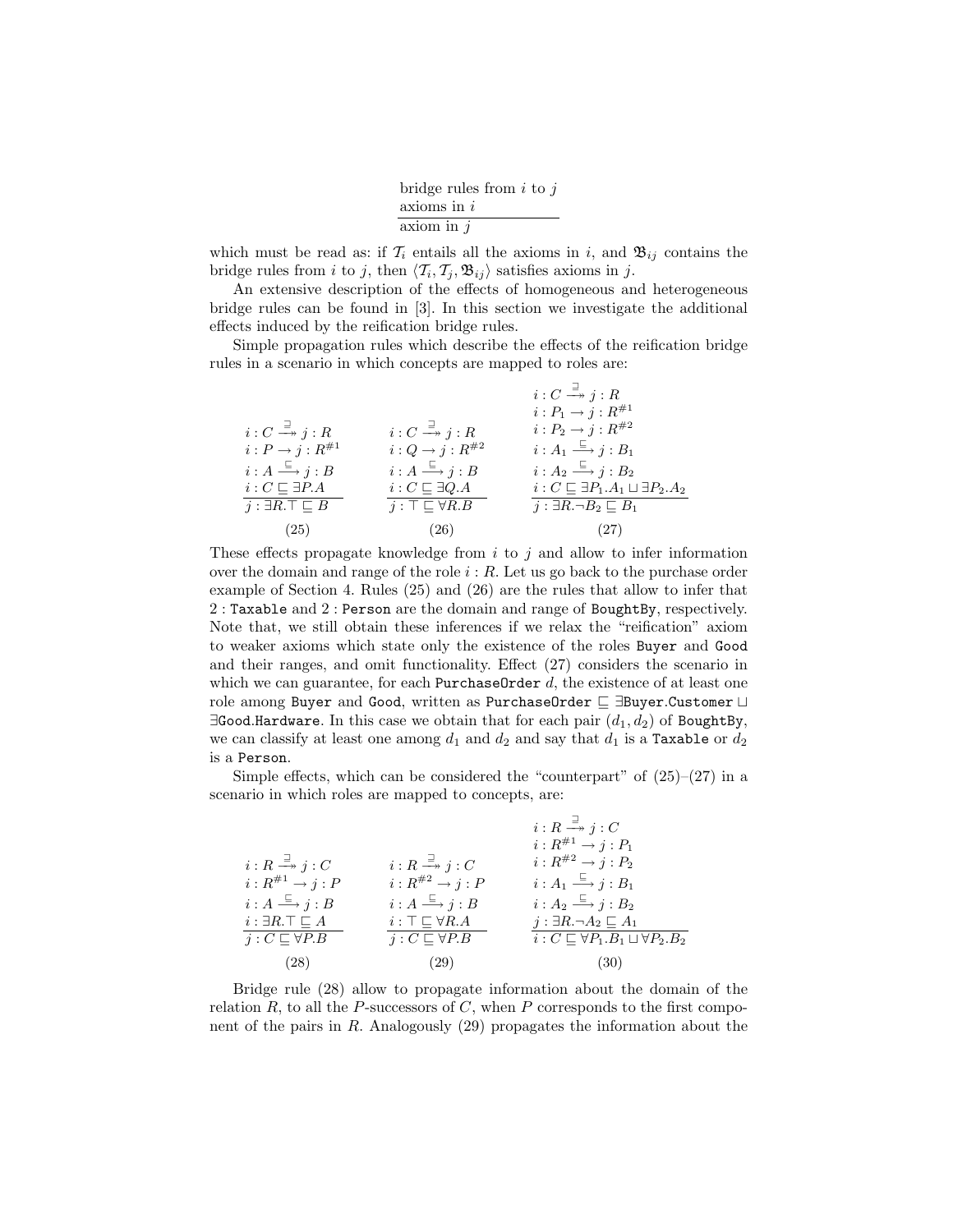range of R, if P corresponds to the second component of the pairs in R. Finally, (30) is the analogous of the effect described in (27). In fact if only know how to classify (at least) one of the two components of the relation  $R$ , then we can infer knowledge about at least one of the  $P_i$ -successors of C (if any).

In addition to the effects shown above, imposing reification bridge rules from roles to concepts also allows to infer the following effect

$$
i: R \xrightarrow{\exists} C
$$
  
\n
$$
i: R^{\#1} \to P_1
$$
  
\n
$$
i: R^{\#2} \to P_2
$$
  
\n
$$
i: R \xrightarrow{\subseteq} j: Q
$$
  
\n
$$
j: P_1^- \circ P_2 | C \sqsubseteq Q
$$
\n
$$
(31)
$$

which correspond to the encoding of axioms of the form  $R \circ S \sqsubseteq T$  discussed in Section 4.  $P_2$  C expresses the domain restriction of  $P_2$  over C (see Section 4 for the encoding).

The general form of the propagation rules is given in [4] and is omitted here for lack of space. Given two T-boxes  $\mathcal{T}_i$  and  $\mathcal{T}_j$ , and a set of bridge rules  $\mathfrak{B}_{ij}$  from  $\mathcal{D}L_i$  to  $\mathcal{D}L_i$ , these general rules provide the basis for the definition of an operator  $\mathfrak{B}_{ij}(\cdot)$  which takes as input  $\mathcal{T}_i$  and produces a T-box  $\mathcal{T}_j$ , augmented with the conclusions of the rules. The theorem below states that the effects produced by the general rules characterise all, and only, the knowledge transferred to the target ontology via the current set of bridge rules.

Theorem 1 (Soundness and Completeness of  $\mathfrak{B}_{ij}(\cdot)$ ). Let  $\mathfrak{T}_{ij} = \langle T_i, T_j, \mathfrak{B}_{ij} \rangle$ be a distributed T-box, where  $T_i$  and  $T_j$  are expressed in the  $\mathcal{ALCQL}_b$  description logic. Then  $\mathfrak{T}_{ij} \models j : X \sqsubseteq Y \Longleftrightarrow \mathcal{T}_j \cup \mathfrak{B}_{ij}(\mathcal{T}_i) \models X \sqsubseteq Y$ .

The proof can be found in [4]. The generalisation for an arbitrary network of ontologies can be obtained following the technique used in [6].

## 6 Discussion

In this paper we have extended the framework presented in [3] in order to properly capture the reification modelling paradigm. In [3] it was possible to assert bridge rules involving heterogeneous ontology terms, but is was not possible to link attributes to domain or range of roles. This limitation seriously hamper the possibility of mapping relations with their reified counterpart.

The need for mappings enabling the reconciliation modelling differences has been underlined in several works (e.g. [7, 6, 2]). However, to the best of our knowledge, our is the first framework to capture heterogeneous mappings. The closest approach to ours is in [2], where it is presented a framework that allows any kind of arbitrary heterogeneous mapping, which are evaluated in a common "reference" interpretation. Appropriate functions take care of relating local domains with the reference one (equalising functions). However, these functions maps just elements of local domains and not e.g. pairs. In this way can be seen